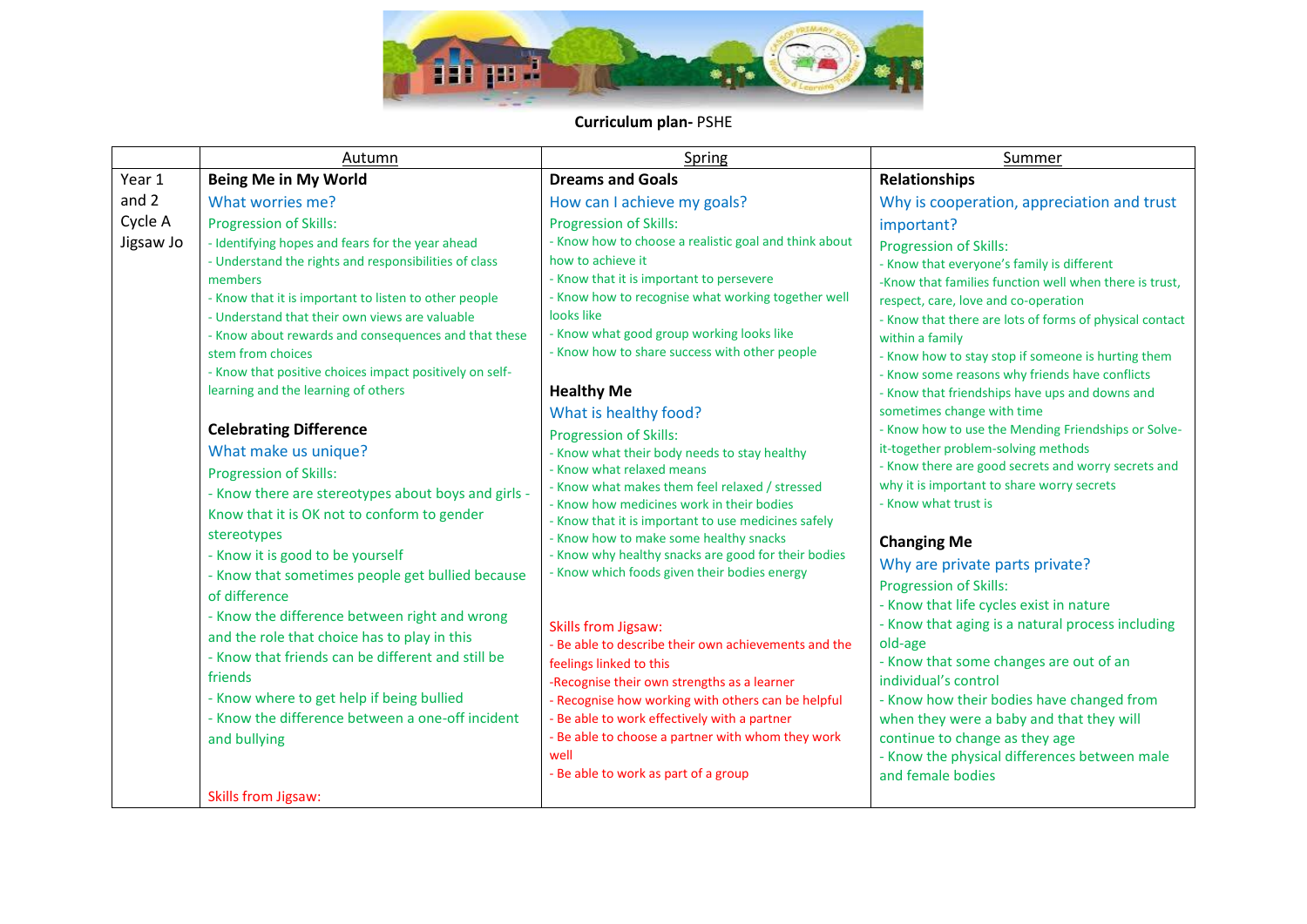

| - Recognise own feelings and know when and where to        | - Recognise how it feels to be part of a group that     | - Know the correct names for private body parts         |
|------------------------------------------------------------|---------------------------------------------------------|---------------------------------------------------------|
| get help                                                   | succeeds and store this feeling                         | - Know that private body parts are special and          |
| - Know how to make their class a safe and fair place       | - Desire to make healthy lifestyle choices              | that no one has the right to hurt these                 |
| - Show good listening skills                               | - Identify when a feeling is weak and when a feeling is | - Know who to ask for help if they are worried or       |
| - Recognise the feeling of being worried                   | strong                                                  | frightened                                              |
| - Be able to work cooperatively                            | - Feel positive about caring for their bodies and       | - Know there are different types of touch and           |
| - Understand that boys and girls can be similar in lots of | keeping it healthy                                      | that some are ac                                        |
| ways and that is OK                                        | - Have a healthy relationship with food                 |                                                         |
| - Understand that boys and girls can be different in lots  | - Express how it feels to share healthy food with their |                                                         |
| of ways and that is OK                                     | friends                                                 | Skills from Jigsaw:                                     |
| - Explain how being bullied can make someone feel          |                                                         | - Can identify the different roles and responsibilities |
| - Can choose to be kind to someone who is being bullied    |                                                         | in their family                                         |
| - Know how to stand up for themselves when they need       |                                                         | - Can recognise the value that families can bring       |
| to                                                         |                                                         | - Can recognise and talk about the types of physical    |
| - Recognise that they shouldn't judge people because       |                                                         | contact that is acceptable or unacceptable              |
| they are different                                         |                                                         | - Can use positive problem-solving techniques           |
| - Understand that everyone's differences make them         |                                                         | (Mending Friendships or Solve-it-together) to resolve   |
| special and unique                                         |                                                         | a friendship conflict                                   |
|                                                            |                                                         | - Can identify the negative feelings associated with    |
|                                                            |                                                         | keeping a worry secret                                  |
|                                                            |                                                         | - Can identify the feelings associated with trust       |
|                                                            |                                                         | - Can identify who they trust in their own              |
|                                                            |                                                         | relationships                                           |
|                                                            |                                                         | - Can give and receive compliments                      |
|                                                            |                                                         | - Can say who they would go to for help if they were    |
|                                                            |                                                         | worried or scared                                       |
|                                                            |                                                         | - Can appreciate that changes will happen and that      |
|                                                            |                                                         | some can be controlled and others not                   |
|                                                            |                                                         | - Be able to express how they feel about changes        |
|                                                            |                                                         | - Show appreciation for people who are older            |
|                                                            |                                                         | - Can recognise the independence and responsibilities   |
|                                                            |                                                         | they have now compared to being a baby or toddler       |
|                                                            |                                                         | - Can say what greater responsibilities and freedoms    |
|                                                            |                                                         | they may have in the future                             |
|                                                            |                                                         | - Can say who they would go to for help if worried or   |
|                                                            |                                                         | scared                                                  |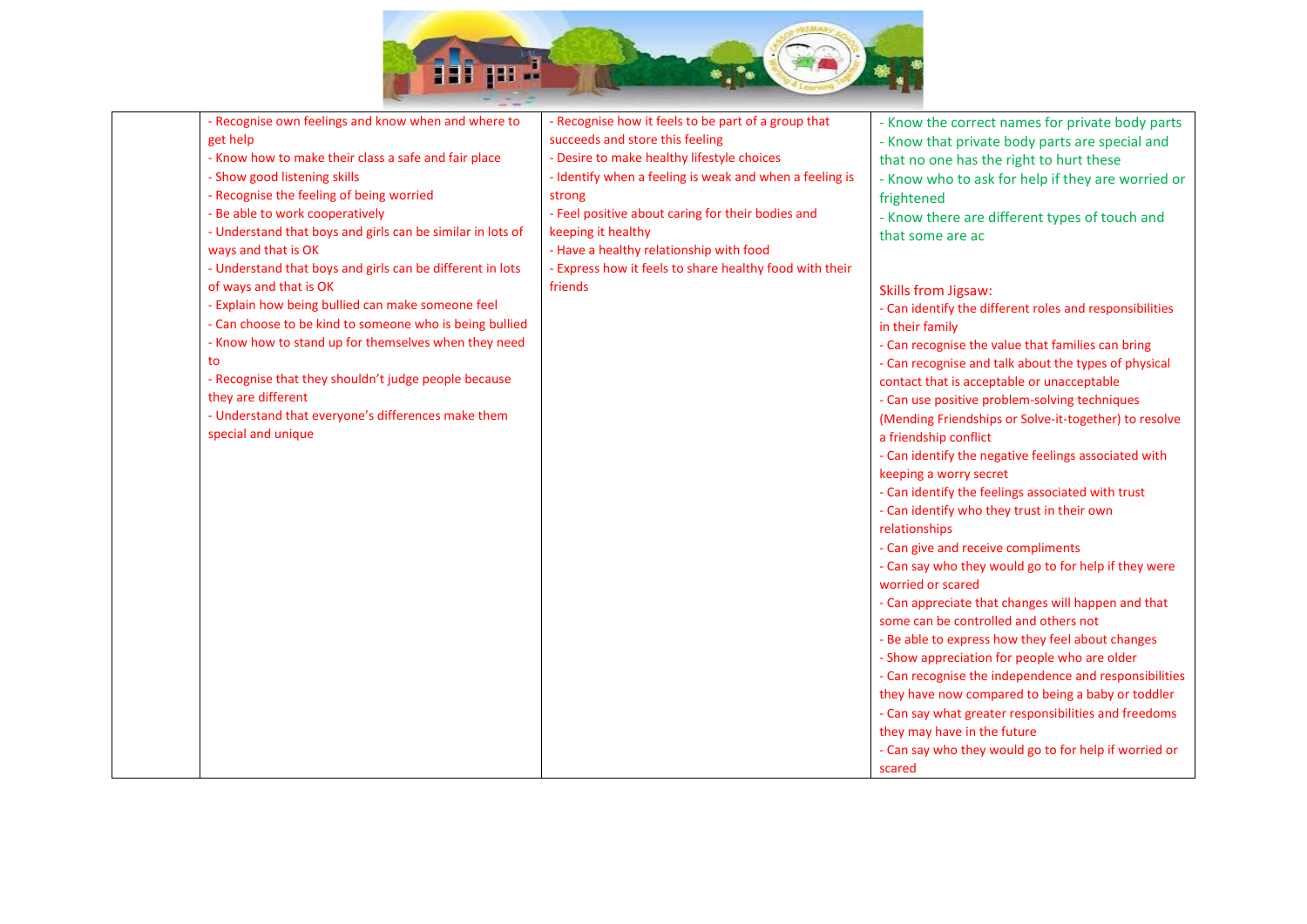

|         |                                                                                                  |                                                                                              | - Can say what types of touch they find comfortable/<br>uncomfortable<br>- Be able to confidently ask someone to stop if they<br>are being hurt or frightened<br>- Can say what they are looking forward to in the next |
|---------|--------------------------------------------------------------------------------------------------|----------------------------------------------------------------------------------------------|-------------------------------------------------------------------------------------------------------------------------------------------------------------------------------------------------------------------------|
|         |                                                                                                  |                                                                                              | year                                                                                                                                                                                                                    |
| Year 1  | Being Me in My World                                                                             | <b>Dreams and Goals</b>                                                                      | Relationships                                                                                                                                                                                                           |
| and $2$ | How can we make our class a safe and fair                                                        | What are my dreams and goals this year?                                                      | Why is my school community special?                                                                                                                                                                                     |
| Cycle B | place?                                                                                           | <b>Progression of Skills:</b>                                                                | <b>Progression of Skills:</b>                                                                                                                                                                                           |
| Jigsaw  | <b>Progression of Skills:</b>                                                                    | - Know how to set simple goals                                                               | - Know that everyone's family is different                                                                                                                                                                              |
| Jack    | - Understand the rights and responsibilities of a member                                         | - Know how to achieve a goal                                                                 | -Know that there are lots of different types of families                                                                                                                                                                |
|         | of a class                                                                                       | - Know how to work well with a partner                                                       | - Know that families are founded on belonging, love                                                                                                                                                                     |
|         | - Understand that their views are important<br>- Understand that their choices have consequences | -Know that tackling a challenge can stretch their<br>learning                                | and care<br>- Know how to make a friend                                                                                                                                                                                 |
|         | - Understand their own rights and responsibilities with                                          | - Know how to identify obstacles which make achieving                                        | - Know the characteristics of healthy and safe friends                                                                                                                                                                  |
|         | their classroom                                                                                  | their goals difficult and work out how to overcome                                           | - Know that physical contact can be used as a greeting                                                                                                                                                                  |
|         |                                                                                                  | them                                                                                         | - Know about the different people in the school                                                                                                                                                                         |
|         | <b>Celebrating Difference</b>                                                                    | - Know when a goal has been achieved                                                         | community and how they help                                                                                                                                                                                             |
|         | How are we different/the same?                                                                   |                                                                                              | - Know who to ask for help in the school community                                                                                                                                                                      |
|         | <b>Progression of Skills:</b>                                                                    | <b>Healthy Me</b>                                                                            |                                                                                                                                                                                                                         |
|         | - Know that people have differences and                                                          | What are healthy choices?                                                                    | <b>Changing Me</b>                                                                                                                                                                                                      |
|         | similarities                                                                                     | <b>Progression of Skills:</b>                                                                | How have I changed?                                                                                                                                                                                                     |
|         | - Know what bullying means                                                                       | - Know the difference between being healthy and                                              | <b>Progression of Skills:</b>                                                                                                                                                                                           |
|         | - Know who to tell if they or someone else is being                                              | unhealthy                                                                                    | - Know that animals including humans have a life                                                                                                                                                                        |
|         | bullied or is feeling unhappy                                                                    | - Know some ways to keep healthy                                                             | cycle                                                                                                                                                                                                                   |
|         | - Know skills to make friendships                                                                | - Know how to make healthy lifestyle choices                                                 | - Know that changes happen when we grow up                                                                                                                                                                              |
|         | - Know that people are unique and that it is OK to                                               | - Know how to keep themselves clean and healthy<br>- Know that germs cause disease / illness | - Know that people grow up at different rates and                                                                                                                                                                       |
|         | be different                                                                                     | - Know that all household products, including                                                | that is normal<br>- Know the names of male and female private body                                                                                                                                                      |
|         |                                                                                                  | medicines, can be harmful if not used properly                                               | parts                                                                                                                                                                                                                   |
|         |                                                                                                  | - Know that medicines can help them if they feel                                             | - Know that there are correct names for private body                                                                                                                                                                    |
|         | <b>Skills from Jigsaw:</b>                                                                       | poorly                                                                                       | parts and nicknames, and when to use them                                                                                                                                                                               |
|         | - Understanding that they are special                                                            | - Know how to keep safe when crossing the road<br>- Know about people who can keep them safe | - Know which parts of the body are private and that                                                                                                                                                                     |
|         | - Understand that they are safe in their class                                                   |                                                                                              | they belong to that person and that nobody has the                                                                                                                                                                      |
|         | - Identifying helpful behaviours to make the class a safe<br>place                               |                                                                                              | right to hurt these<br>- Know who to ask for help if they are worried or                                                                                                                                                |
|         | - Identify what it's like to feel proud of an achievement                                        | Skills from Jigsaw:                                                                          | frightened                                                                                                                                                                                                              |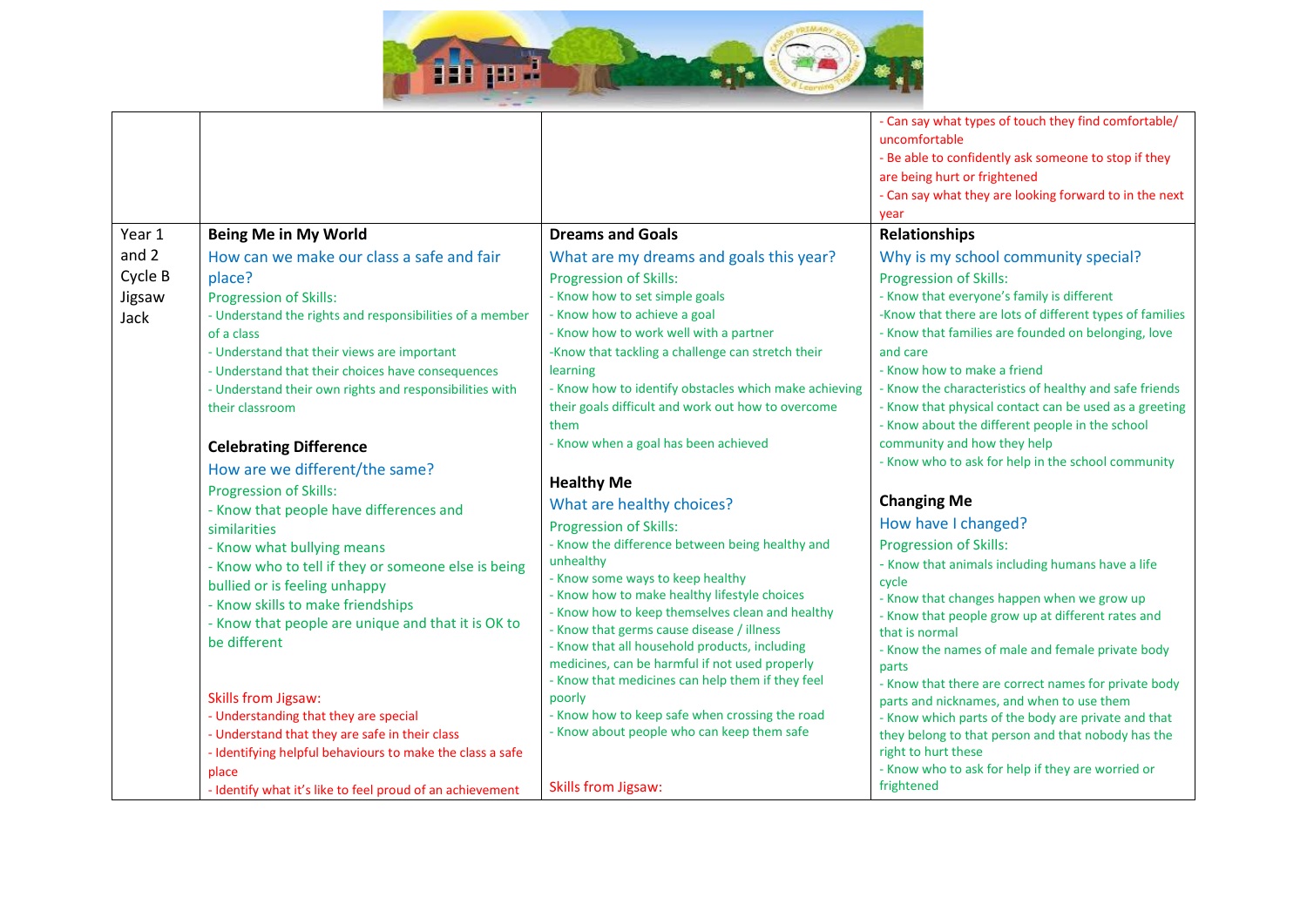

|            | - Recognise feelings associated with positive and<br>negative consequences<br>- Understand that they have choices<br>-Recognise ways in which they are the same as their<br>friends and ways they are different<br>- Identify what is bullying and what isn't<br>- Understand how being bullied might feel<br>- Know ways to help a person who is being bullied<br>- Identify emotions associated with making a new friend<br>- Verbalise some of the attributes that make them<br>unique and special | - Recognise things that they do well<br>- Explain how they learn best<br>- Celebrate an achievement with a friend<br>- Recognise their own feelings when faced with a<br>challenge<br>- Recognise their own feelings when they are faced<br>with an obstacle<br>- Recognise how they feel when they overcome an<br>obstacle<br>- Can store feelings of success so that they can be used<br>in the future<br>- Feel good about themselves when they make healthy<br>choices<br>- Realise that they are special<br>- Keep themselves safe<br>- Recognise ways to look after themselves if they feel<br>poorly<br>- Recognise when they feel frightened and know how<br>to ask for help<br>- Recognise how being healthy helps them to feel<br>happy | - Know that learning brings about change<br>Skills from Jigsaw:<br>- Can express how it feels to be part of a family and to<br>care for family members<br>- Can say what being a good friend means<br>- Can show skills of friendship<br>- Can identify forms of physical contact they prefer<br>- Can say no when they receive a touch they don't like<br>- Can praise themselves and others<br>- Can recognise some of their personal qualities<br>-Can say why they appreciate a special relationship<br>Understand and accepts that change is a natural part<br>of getting older<br>- Can identify some things that have changed and<br>some things that have stayed the same since being a<br>baby (including the body)<br>- Can express why they enjoy learning<br>- Can suggest ways to manage change e.g. moving to<br>a new class |
|------------|-------------------------------------------------------------------------------------------------------------------------------------------------------------------------------------------------------------------------------------------------------------------------------------------------------------------------------------------------------------------------------------------------------------------------------------------------------------------------------------------------------|---------------------------------------------------------------------------------------------------------------------------------------------------------------------------------------------------------------------------------------------------------------------------------------------------------------------------------------------------------------------------------------------------------------------------------------------------------------------------------------------------------------------------------------------------------------------------------------------------------------------------------------------------------------------------------------------------------------------------------------------------|--------------------------------------------------------------------------------------------------------------------------------------------------------------------------------------------------------------------------------------------------------------------------------------------------------------------------------------------------------------------------------------------------------------------------------------------------------------------------------------------------------------------------------------------------------------------------------------------------------------------------------------------------------------------------------------------------------------------------------------------------------------------------------------------------------------------------------------------|
|            |                                                                                                                                                                                                                                                                                                                                                                                                                                                                                                       |                                                                                                                                                                                                                                                                                                                                                                                                                                                                                                                                                                                                                                                                                                                                                   |                                                                                                                                                                                                                                                                                                                                                                                                                                                                                                                                                                                                                                                                                                                                                                                                                                            |
| Year 3     | <b>Being Me in My World</b>                                                                                                                                                                                                                                                                                                                                                                                                                                                                           | <b>Dreams and Goals</b>                                                                                                                                                                                                                                                                                                                                                                                                                                                                                                                                                                                                                                                                                                                           | <b>Relationships</b>                                                                                                                                                                                                                                                                                                                                                                                                                                                                                                                                                                                                                                                                                                                                                                                                                       |
| and 4      | How do teams work?                                                                                                                                                                                                                                                                                                                                                                                                                                                                                    | How can I cope when my dreams aren't                                                                                                                                                                                                                                                                                                                                                                                                                                                                                                                                                                                                                                                                                                              | How can I cope with changing                                                                                                                                                                                                                                                                                                                                                                                                                                                                                                                                                                                                                                                                                                                                                                                                               |
| Cycle A    | <b>Progression of Skills:</b>                                                                                                                                                                                                                                                                                                                                                                                                                                                                         | accomplished?                                                                                                                                                                                                                                                                                                                                                                                                                                                                                                                                                                                                                                                                                                                                     | relationships?                                                                                                                                                                                                                                                                                                                                                                                                                                                                                                                                                                                                                                                                                                                                                                                                                             |
| Jigsaw Jaz | - Know how individual attitudes and actions make a                                                                                                                                                                                                                                                                                                                                                                                                                                                    | <b>Progression of Skills:</b>                                                                                                                                                                                                                                                                                                                                                                                                                                                                                                                                                                                                                                                                                                                     | <b>Progression of Skills:</b>                                                                                                                                                                                                                                                                                                                                                                                                                                                                                                                                                                                                                                                                                                                                                                                                              |
|            | difference to a class                                                                                                                                                                                                                                                                                                                                                                                                                                                                                 | - Know what their own hopes and dreams are                                                                                                                                                                                                                                                                                                                                                                                                                                                                                                                                                                                                                                                                                                        | - Know some reasons why people feel jealousy                                                                                                                                                                                                                                                                                                                                                                                                                                                                                                                                                                                                                                                                                                                                                                                               |
|            |                                                                                                                                                                                                                                                                                                                                                                                                                                                                                                       | - Know that hopes and dreams don't always come true                                                                                                                                                                                                                                                                                                                                                                                                                                                                                                                                                                                                                                                                                               | - Know that jealousy can be damaging to relationships                                                                                                                                                                                                                                                                                                                                                                                                                                                                                                                                                                                                                                                                                                                                                                                      |
|            |                                                                                                                                                                                                                                                                                                                                                                                                                                                                                                       |                                                                                                                                                                                                                                                                                                                                                                                                                                                                                                                                                                                                                                                                                                                                                   |                                                                                                                                                                                                                                                                                                                                                                                                                                                                                                                                                                                                                                                                                                                                                                                                                                            |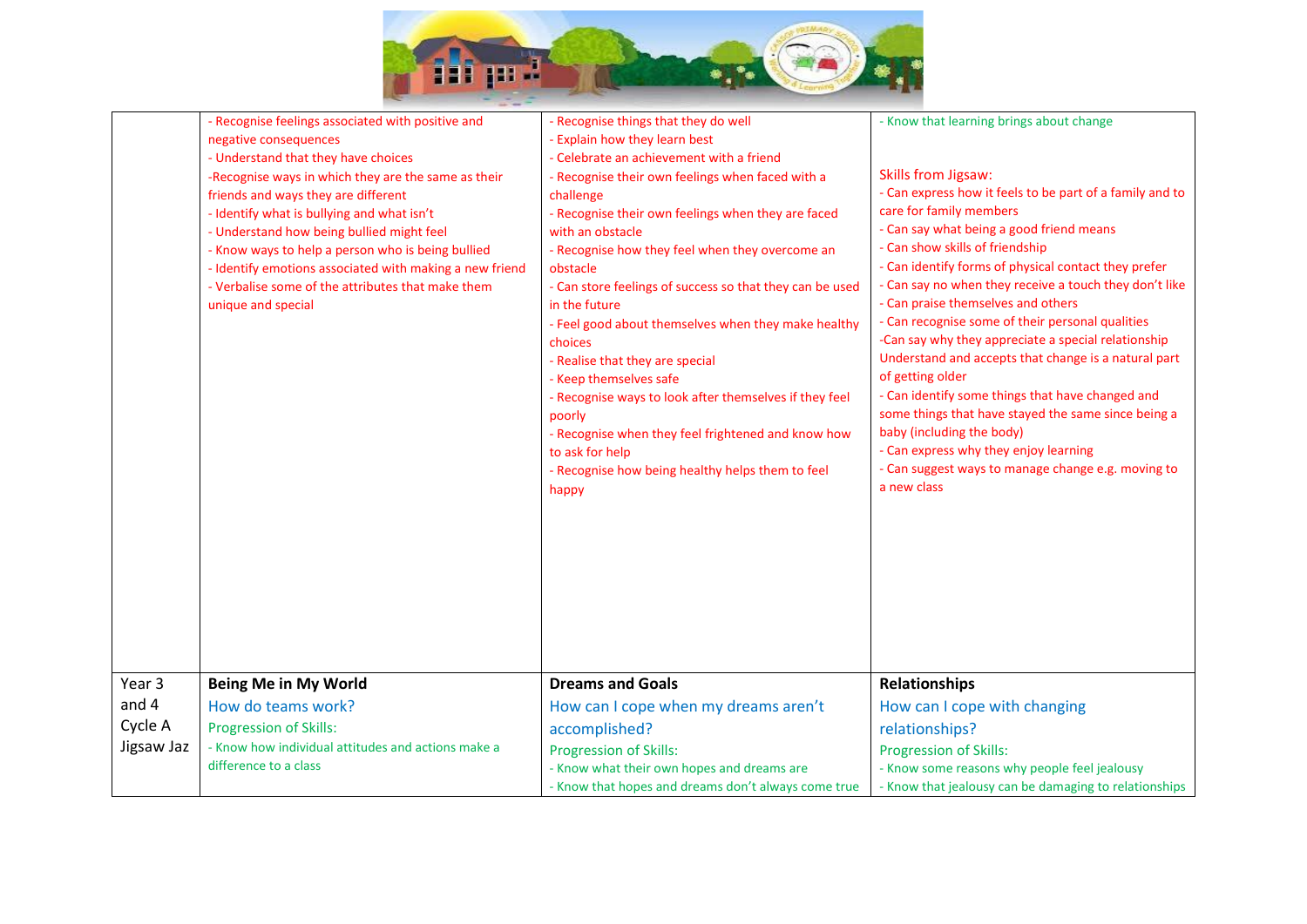

- Know about the different roles in the school community

- Know their place in the school community

- Know what democracy is (applied to pupil voice in school)

- Know that their own actions affect themselves and others

- Know how groups work together to reach a consensus - Know that having a voice and democracy benefits the school community

#### **Celebrating Difference**

What can I do about bullying? Progression of Skills:

- Know that sometimes people make assumptions about a person because of the way they look or act - Know there are influences that can affect how we judge a person or situation - Know that some forms of bullying are harder to identify e.g. tactical ignoring, cyber-bullying - Know what to do if they think bullying is, or might be taking place - Know the reasons why witnesses sometimes join

in with bullying and don't tell anyone

- Know that first impressions can change

# Skills from Jigsaw:

unmotivated

- Identify the feelings associated with being included or excluded - Can make others feel valued and included - Be able to take on a role in a group discussion / task

and contribute to the overall outcome - Can make others feel cared for and welcomed - Recognise the feelings of being motivated or

- Know that reflecting on positive and happy experiences can help them to counteract disappointment

- Know how to make a new plan and set new goals even if they have been disappointed

- Know how to work out the steps they need to take to achieve a goal

- Know how to work as part of a successful group

- Know how to share in the success of a group

### **Healthy Me**

How do people make me feel? Progression of Skills: - Know how different friendship groups are formed

and how they fit into them

- Know which friends they value most

- Know that there are leaders and followers in groups - Know that they can take on different roles according to the situation

- Know the facts about smoking and its effects on health

- Know some of the reasons some people start to smoke

- Know the facts about alcohol and its effects on health, particularly the liver

- Know some of the reasons some people drink alcohol - Know ways to resist when people are putting

pressure on them

- Know what they think is right and wrong

#### Skills from Jigsaw:

- Can talk about their hopes and dreams and the feelings associated with these - Can identify the feeling of disappointment

- Can identify a time when they have felt disappointed
- Be able to cope with disappointment
- Help others to cope with disappointment
- Know that loss is a normal part of relationships
- Know that negative feelings are a normal part of loss
- Know that memories can support us when we lose a special person or animal

- Know that change is a natural part of relationships/ friendship

- Know that sometimes it is better for a friendship/ relationship to end if it is causing negative feelings or is unsafe

## **Changing Me**

How will my body change during puberty? Progression of Skills: - Know that personal characteristics are inherited from birth parents and this is brought about by an ovum joining with a sperm - Know that babies are made by a sperm joining with an ovum - Know the names of the different internal and external body parts that are needed to make a baby - Know how the female and male body change at puberty - Know that personal hygiene is important during puberty and as an adult - Know that change is a normal part of life and that some cannot be controlled and have to be accepted - Know that change can bring about a range of different emotions Skills from Jigsaw: - Can identify feelings and emotions that accompany jealousy - Can suggest positive strategies for managing iealousy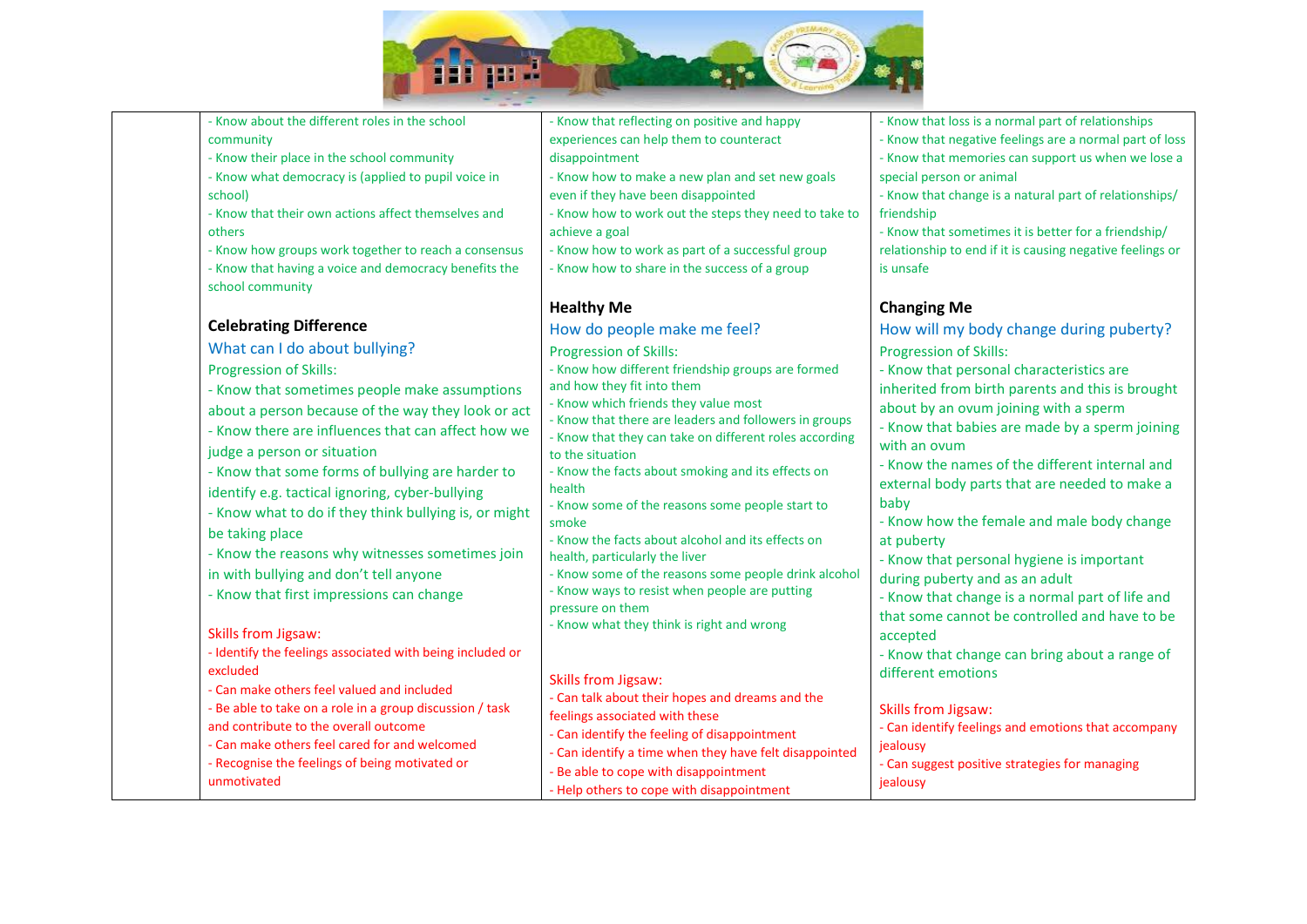

| - Understand why the school community benefits from a    | - Can identify what resilience is                      | - Can identify people who are special to them and    |
|----------------------------------------------------------|--------------------------------------------------------|------------------------------------------------------|
| <b>Learning Charter</b>                                  | - Have a positive attitude                             | express why                                          |
| - Be able to help friends make positive choices          | - Enjoy being part of a group challenge                | - Can identify the feelings and emotions that        |
| - Know how to regulate my emotions                       | - Can share their success with others                  | accompany loss                                       |
| - Try to accept people for who they are                  | - Can store feelings of success (in their internal     | - Can suggest strategies for managing loss           |
| - Identify influences that have made them think or feel  | treasure chest) to be used at another time             | - Can tell you about someone they no longer see      |
| positively/negatively about a situation                  | - Can identify the feelings that they have about their | - Can suggest ways to manage relationship changes    |
| - Identify feelings that a bystander might feel in a     | friends and different friendship groups                | including how to negotiate                           |
| bullying situation                                       | - Recognise how different people and groups they       | - Can appreciate their own uniqueness and that of    |
| - Identify reasons why a bystander might join in with    | interact with impact on them                           | others                                               |
| bullying                                                 | - Identify which people they most want to be friends   | - Can express how they feel about having children    |
| - Revisit the 'Solve it together' technique to practise  | with                                                   | when they are grown up                               |
| conflict and bullying scenarios                          | - Recognise negative feelings in peer pressure         | - Can express any concerns they have about puberty   |
| - Identify their own uniqueness                          | situations                                             | - Can say who they can talk to about puberty if they |
| - Be comfortable with the way they look                  | - Can identify the feelings of anxiety and fear        | are worried                                          |
| - Identify when a first impression they had was right or | associated with peer pressure                          | - Can apply the circle of change model to themselves |
| wrong                                                    | - Can tap into their inner strength and know how to be | to have strategies for managing change - Have        |
| - Be non-judgemental about others who are different      | assertive                                              | strategies for managing the emotions relating to     |
|                                                          |                                                        | change                                               |
|                                                          |                                                        |                                                      |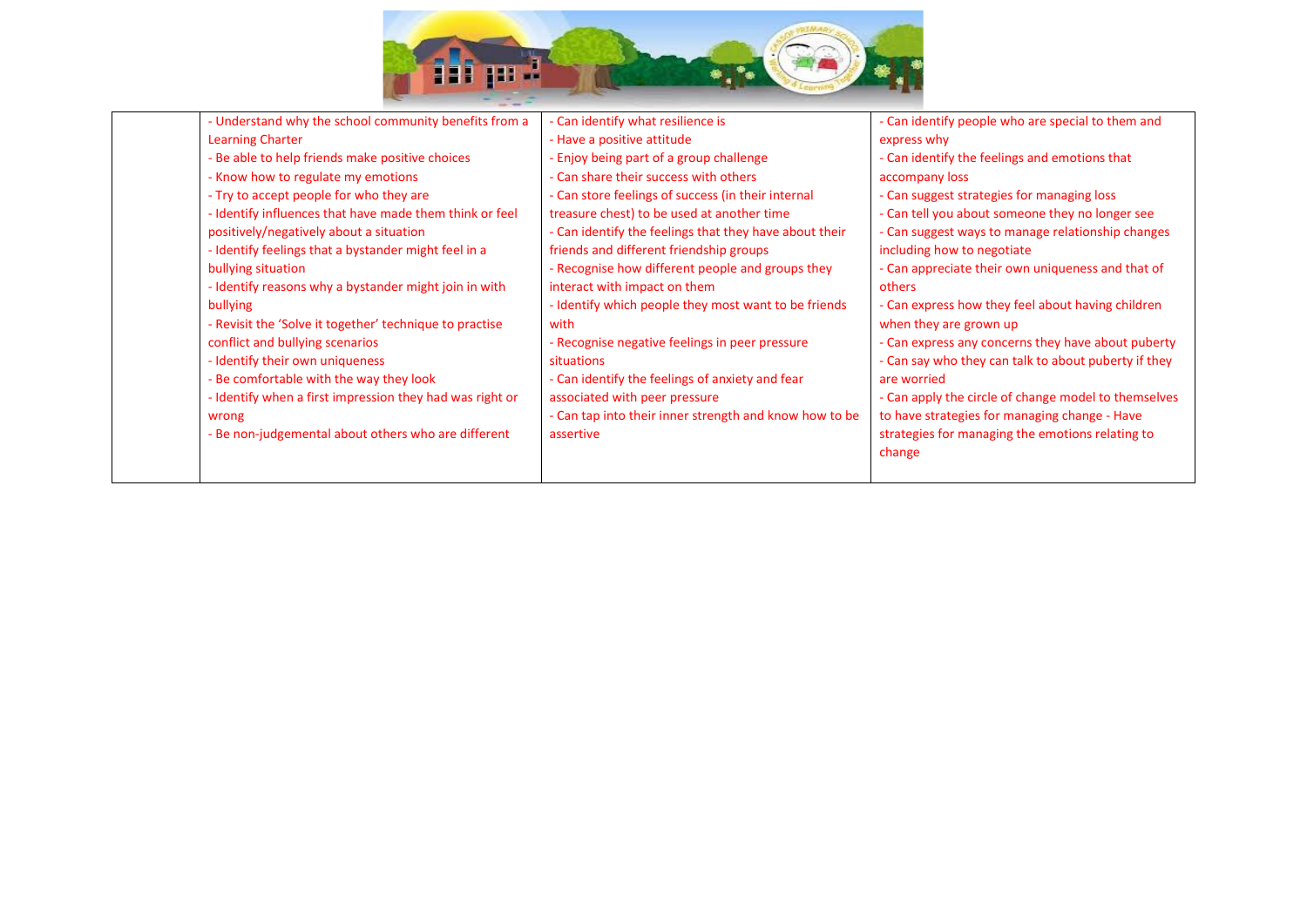

|         | Autumn                                                                          | Spring                                                                                                      | Summer                                                                                   |
|---------|---------------------------------------------------------------------------------|-------------------------------------------------------------------------------------------------------------|------------------------------------------------------------------------------------------|
| Year 3  | <b>Being Me in My World</b>                                                     | <b>Dreams and Goals</b>                                                                                     | <b>Relationships</b>                                                                     |
| and 4   | What is my greatest achievement?                                                | How can I overcome challenges?                                                                              | What makes stereotypes unfair?                                                           |
| Cycle B | <b>Progression of Skills:</b>                                                   | <b>Progression of Skills:</b>                                                                               | <b>Progression of Skills:</b>                                                            |
| Jigsaw  | - Understand that they are important                                            | - Know about specific people who have overcome difficult                                                    | - Know that different family members carry out                                           |
| Jino    | - Know what a personal goal is                                                  | challenges to achieve success                                                                               | different roles or have different responsibilities                                       |
|         | -Understanding what a challenge is                                              | - Know what dreams and ambitions are important to them                                                      | within the family                                                                        |
|         | - Know why rules are needed and how these relate<br>to choices and consequences | - Know how they can best overcome learning challenges                                                       | - Know that gender stereotypes can be unfair e.g.                                        |
|         | - Know that actions can affect others' feelings                                 | - Know that they are responsible for their own learning -<br>Know what their own strengths are as a learner | Mum is always the carer, Dad always goes to work<br>etc                                  |
|         | - Know that others may hold different views                                     | - Know what an obstacle is and how they can hinder                                                          | - Know some of the skills of friendship, e.g. taking                                     |
|         | - Know that the school has a shared set of values                               | achievement                                                                                                 | turns, being a good listener                                                             |
|         |                                                                                 | - Know how to take steps to overcome obstacles                                                              | - Know some strategies for keeping themselves safe                                       |
|         | <b>Celebrating Difference</b>                                                   | - Know how to evaluate their own learning progress and                                                      | online                                                                                   |
|         | How can I resolve conflicts?                                                    | identify how it can be better next time                                                                     | - Know how some of the actions and work of people                                        |
|         | <b>Progression of Skills:</b>                                                   |                                                                                                             | around the world help and influence my life                                              |
|         | - Know why families are important                                               | <b>Healthy Me</b>                                                                                           | - Know that they and all children have rights                                            |
|         | - Know that everybody's family is different                                     | Why do I need to exercise?                                                                                  | (UNCRC) - Know the lives of children around the<br>world can be different from their own |
|         | - Know that sometimes family members don't                                      | <b>Progression of Skills:</b>                                                                               |                                                                                          |
|         | get along and some reasons for this                                             | - Know how exercise affects their bodies                                                                    | <b>Changing Me</b>                                                                       |
|         | - Know that conflict is a normal part of                                        | - Know why their hearts and lungs are such important organs                                                 | What is puberty?                                                                         |
|         | relationships<br>- Know what it means to be a witness to                        | - Know that the amount of calories, fat and sugar that they                                                 | <b>Progression of Skills:</b>                                                            |
|         | bullying and that a witness can make the                                        | put into their bodies will affect their health<br>- Know that there are different types of drugs            | - Know that in animals and humans lots of                                                |
|         | situation worse or better by what they do                                       | - Know that there are things, places and people that can be                                                 | changes happen between conception and                                                    |
|         | - Know that some words are used in hurtful                                      | dangerous                                                                                                   | growing up                                                                               |
|         | ways and that this can have consequences                                        | - Know a range of strategies to keep themselves safe                                                        | - Know that in nature it is usually the female                                           |
|         |                                                                                 | - Know when something feels safe or unsafe                                                                  | that carries the baby                                                                    |
|         |                                                                                 | - Know that their bodies are complex and need taking care                                                   | - Know that in humans a mother carries the                                               |
|         | Skills from Jigsaw:                                                             | οf                                                                                                          | baby in her uterus (womb) and this is where it                                           |
|         | - Recognise self-worth                                                          |                                                                                                             | develops                                                                                 |
|         | - Identify personal strengths                                                   |                                                                                                             | - Know that babies need love and care from                                               |
|         | - Be able to set a personal goal                                                | <b>Skills from Jigsaw:</b>                                                                                  | their parents/carers                                                                     |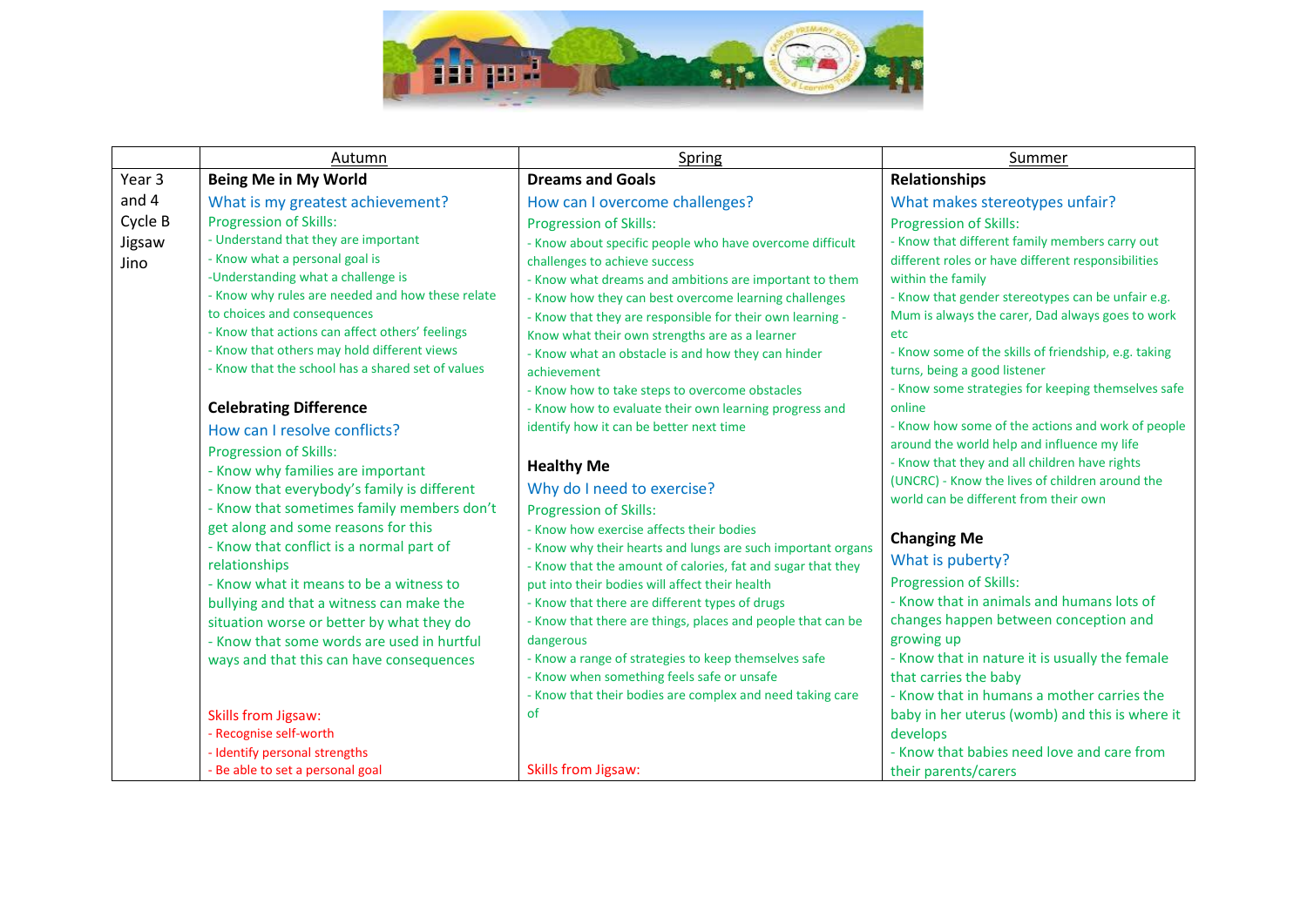

| - Recognise feelings of happiness, sadness, worry   | - Recognise other people's achievements in overcoming       | - Know some of the changes that happen                        |
|-----------------------------------------------------|-------------------------------------------------------------|---------------------------------------------------------------|
| and fear in themselves and others                   | difficulties                                                | between being a baby and a child                              |
| - Make other people feel valued                     | - Imagine how it will feel when they achieve their dream /  | - Know that the male and female body needs                    |
| - Develop compassion and empathy for others         | ambition                                                    | to change at puberty so their bodies can make                 |
| - Be able to work collaboratively                   | - Can break down a goal into small steps                    | babies when they are adults                                   |
| - Be able to show appreciation for their families,  | - Recognise how other people can help them to achieve their | - Know some of the outside body changes that                  |
| parents and carers                                  | goals                                                       | happen during puberty                                         |
| - Use the 'Solve it together' technique to calm and | - Can manage feelings of frustration linked to facing       | - Know some of the changes on the inside that                 |
| resolve conflicts with friends and family           | obstacles                                                   | happen during puberty                                         |
| - Empathise with people who are bullied             | - Can share their success with others                       |                                                               |
| - Employ skills to support someone who is bullied   | - Can store feelings of success (in their internal treasure | <b>Skills from Jigsaw:</b>                                    |
| - Be able to 'problem-solve' a bullying situation   | chest) to be used at another time                           | - Can identify the responsibilities they have within          |
| accessing appropriate support if necessary          | - Able to set themselves a fitness challenge                | their family                                                  |
| - Be able to recognise, accept and give compliments | - Recognise what it feels like to make a healthy choice -   | - Can use Solve-it-together in a conflict scenario and        |
| - Recognise feelings associated with receiving a    | Identify how they feel about drugs                          | find a win-win outcome                                        |
| compliment                                          | - Can express how being anxious or scared feels             | - Know how to access help if they are concerned               |
|                                                     | - Can take responsibility for keeping themselves and others | about anything on social media or the internet                |
|                                                     | safe                                                        | - Can empathise with people from other countries              |
|                                                     | - Respect their own bodies and appreciate what they do      | who may not have a fair job/ less fortunate                   |
|                                                     |                                                             | - Understand that they are connected to the global            |
|                                                     |                                                             | community in many different ways                              |
|                                                     |                                                             | - Can identify similarities in children's rights around       |
|                                                     |                                                             | the world<br>- Can identify their own wants and needs and how |
|                                                     |                                                             | these may be similar or different from other                  |
|                                                     |                                                             | children in school and the global community                   |
|                                                     |                                                             | - Can express how they feel about babies                      |
|                                                     |                                                             | - Can describe the emotions that a new baby can               |
|                                                     |                                                             | bring to a family                                             |
|                                                     |                                                             | - Can express how they feel about puberty                     |
|                                                     |                                                             | - Can say who they can talk to about puberty if they          |
|                                                     |                                                             | have any worries                                              |
|                                                     |                                                             | - Can identify stereotypical family roles and                 |
|                                                     |                                                             | challenge these ideas e.g. it may not always be               |
|                                                     |                                                             | Mum who does the laundry                                      |
|                                                     |                                                             | - Can identify changes they are looking forward to            |
|                                                     |                                                             | in the next year                                              |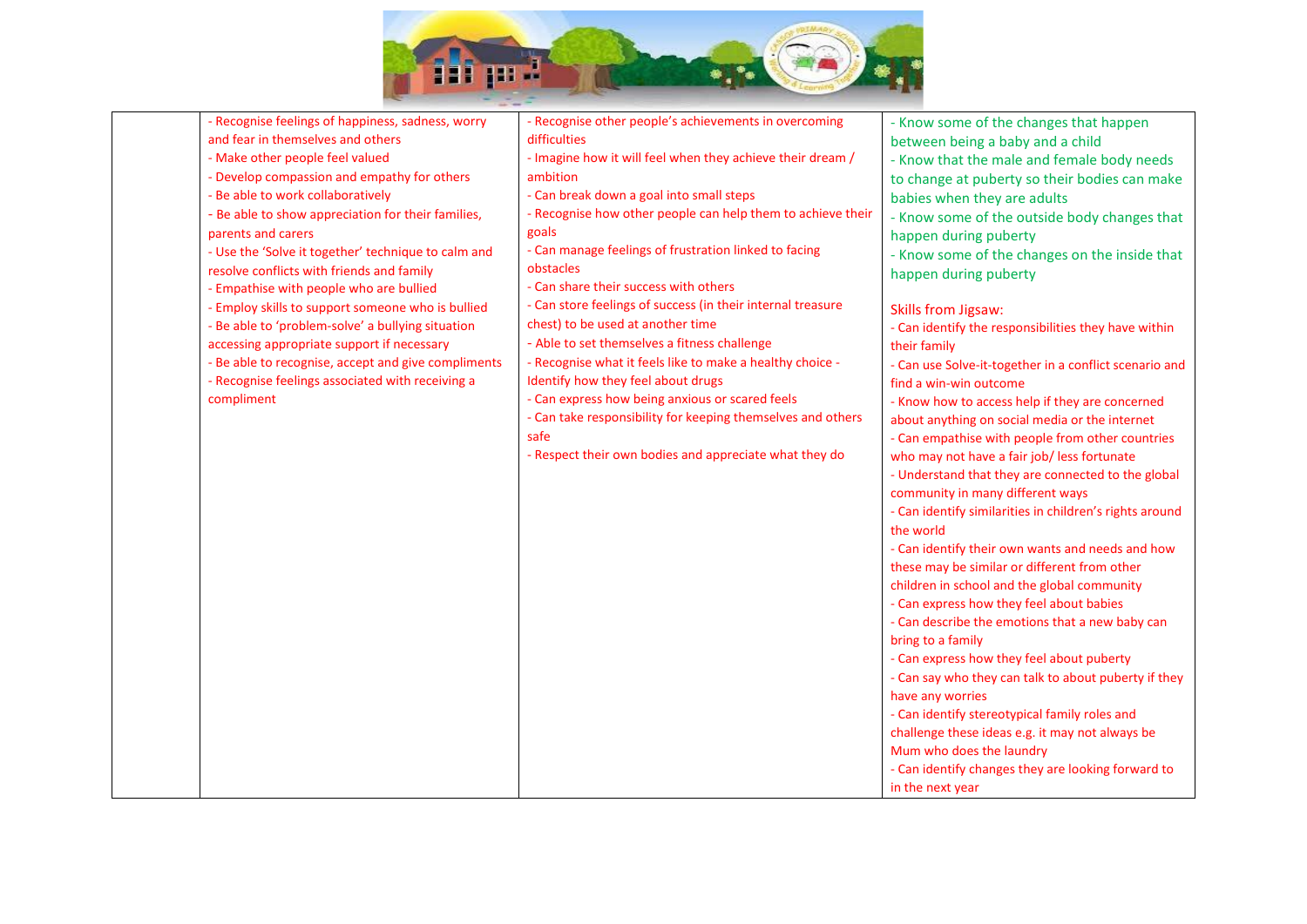

|                                   |                                                                                                                                                                                                                                                                                                                                                                                                                                                                                                                                                                                                                                                                                                                                                                                                                                                                                                    |                                                                                                                                                                                                                                                                                                                                                                                                                                                                                                                                                                                                                                                                                                                                                                                                                                                                                                                                                                                                                                                                                                                | - Can suggest ways to help them manage feelings<br>during changes they are more anxious about                                                                                                                                                                                                                                                                                                                                                                                                                                                                                                                                                                                                                                                                                                                                                                                                                                |
|-----------------------------------|----------------------------------------------------------------------------------------------------------------------------------------------------------------------------------------------------------------------------------------------------------------------------------------------------------------------------------------------------------------------------------------------------------------------------------------------------------------------------------------------------------------------------------------------------------------------------------------------------------------------------------------------------------------------------------------------------------------------------------------------------------------------------------------------------------------------------------------------------------------------------------------------------|----------------------------------------------------------------------------------------------------------------------------------------------------------------------------------------------------------------------------------------------------------------------------------------------------------------------------------------------------------------------------------------------------------------------------------------------------------------------------------------------------------------------------------------------------------------------------------------------------------------------------------------------------------------------------------------------------------------------------------------------------------------------------------------------------------------------------------------------------------------------------------------------------------------------------------------------------------------------------------------------------------------------------------------------------------------------------------------------------------------|------------------------------------------------------------------------------------------------------------------------------------------------------------------------------------------------------------------------------------------------------------------------------------------------------------------------------------------------------------------------------------------------------------------------------------------------------------------------------------------------------------------------------------------------------------------------------------------------------------------------------------------------------------------------------------------------------------------------------------------------------------------------------------------------------------------------------------------------------------------------------------------------------------------------------|
| Year 5                            | <b>Being Me in My World</b>                                                                                                                                                                                                                                                                                                                                                                                                                                                                                                                                                                                                                                                                                                                                                                                                                                                                        | <b>Dreams and Goals</b>                                                                                                                                                                                                                                                                                                                                                                                                                                                                                                                                                                                                                                                                                                                                                                                                                                                                                                                                                                                                                                                                                        | <b>Relationships</b>                                                                                                                                                                                                                                                                                                                                                                                                                                                                                                                                                                                                                                                                                                                                                                                                                                                                                                         |
| and 6<br>Cycle A<br>Jigsaw<br>Jem | Why are children's right not met in every<br>country?<br><b>Progression of Skills:</b><br>- Know how to set goals for the year ahead<br>- Understand what fears and worries are<br>-Know about children's universal rights (United<br>Nations Convention on the Rights of the Child)<br>- Know about the lives of children in other parts of<br>the world<br>- Know that personal choices can affect others locally<br>and globally<br>- Understand that their own choices result in<br>different consequences and rewards<br>- Understand how democracy and having a voice<br>benefits the school community<br>- Understand how to contribute towards the<br>democratic process<br><b>Celebrating Difference</b><br>Why is it important to celebrate our<br>differences?<br>Progression of Skills:<br>- Know that there are different perceptions of<br>'being normal' and where these might come | How can I remain motivated?<br><b>Progression of Skills:</b><br>- Know their own learning strengths<br>- Know how to set realistic and challenging goals<br>- Know what the learning steps are they need to take to<br>achieve their goal<br>- Know a variety of problems that the world is facing<br>- Know how to work with other people to make the world a<br>better place<br>- Know some ways in which they could work with others to<br>make the world a better place<br>- Know what their classmates like and admire about them<br><b>Healthy Me</b><br>How do drugs effect the human body?<br><b>Progression of Skills:</b><br>- Know how to take responsibility for their own health<br>- Know how to make choices that benefit their own health<br>and well-being<br>- Know about different types of drugs and their uses<br>- Know how these different types of drugs can affect<br>people's bodies, especially their liver and heart<br>- Know that some people can be exploited and made to do<br>things that are against the law<br>- Know why some people join gangs and the risk that this can | How can I care for my mental health?<br><b>Progression of Skills:</b><br>- Know that it is important to take care of their own<br>mental health<br>- Know ways that they can take care of their own<br>mental health<br>- Know the stages of grief and that there are<br>different types of loss that cause people to grieve<br>- Know that sometimes people can try to gain<br>power or control them<br>- Know some of the dangers of being 'online'<br>- Know how to use technology safely and positively<br>to communicate with their friends and family<br><b>Changing Me</b><br>Why is mutual respect important?<br><b>Progression of Skills:</b><br>- Know how girls' and boys' bodies change<br>during puberty and understand the<br>importance of looking after themselves<br>physically and emotionally<br>- Know how a baby develops from conception<br>through the nine months of pregnancy and<br>how it is born |
|                                   | from                                                                                                                                                                                                                                                                                                                                                                                                                                                                                                                                                                                                                                                                                                                                                                                                                                                                                               | involve<br>- Know what it means to be emotionally well                                                                                                                                                                                                                                                                                                                                                                                                                                                                                                                                                                                                                                                                                                                                                                                                                                                                                                                                                                                                                                                         |                                                                                                                                                                                                                                                                                                                                                                                                                                                                                                                                                                                                                                                                                                                                                                                                                                                                                                                              |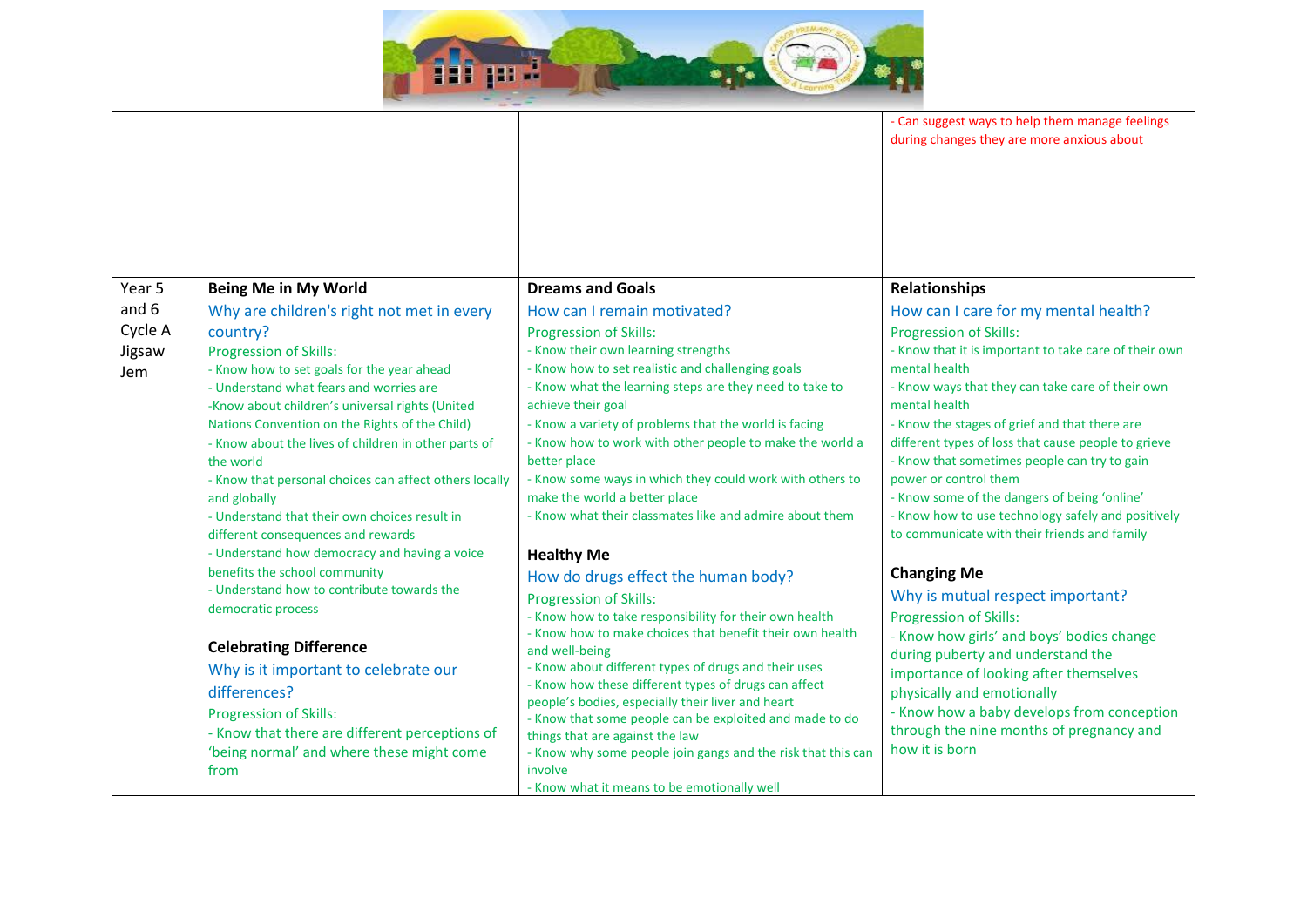

| - Know that being different could affect<br>someone's life<br>- Know that power can play a part in a bullying<br>or conflict situation<br>- Know that people can hold power over others<br>individually or in a group<br>- Know why some people choose to bully others<br>- Know that people with disabilities can lead<br>amazing lives<br>- Know that difference can be a source of<br>celebration as well as conflict<br>Skills from Jigsaw:<br>- Be able to make others feel welcomed and valued<br>- Know own wants and needs<br>- Be able to compare their life with the lives of those<br>less fortunate<br>- Demonstrate empathy and understanding towards<br>others<br>- Can demonstrate attributes of a positive role model<br>- Can take positive action to help others<br>- Be able to contribute towards a group task<br>- Know what effective group work is<br>- Know how to regulate my emotions<br>- Empathise with people who are different and be<br>aware of my own feelings towards them<br>- Identify feelings associated with being excluded .<br>Be able to recognise when someone is exerting<br>power negatively in a relationship<br>- Use a range of strategies when involved in a<br>bullying situation or in situations where difference is<br>a source of conflict<br>- Identify different feelings of the bully, bullied and<br>bystanders in a bullying scenario<br>- Be able to vocalise their thoughts and feelings<br>about prejudice and discrimination and why it<br>happens | - Know that stress can be triggered by a range of things<br>- Know that being stressed can cause drug and alcohol<br>misuse<br><b>Skills from Jigsaw:</b><br>- Understand why it is important to stretch the boundaries<br>of their current learning<br>- Set success criteria so that they know when they have<br>achieved their goal<br>- Recognise the emotions they experience when they<br>consider people in the world who are suffering or living in<br>difficult circumstances<br>- Empathise with people who are suffering or living in<br>difficult situations<br>- Be able to give praise and compliments to other people<br>when they recognise that person's achievements<br>- Are motivated to care for their own physical and emotional<br>health<br>- Are motivated to find ways to be happy and cope with life's<br>situations without using drugs<br>- Identify ways that someone who is being exploited could<br>help themselves<br>- Suggest strategies someone could use to avoid being<br>pressured<br>- Recognise that people have different attitudes towards<br>mental health / illness<br>- Can use different strategies to manage stress and pressure | - Know how being physically attracted to<br>someone changes the nature of the<br>relationship<br>- Know the importance of self-esteem and<br>what they can do to develop it<br>- Know what they are looking forward to and<br>what they are worried about when thinking<br>about transition to secondary school / moving<br>to their next class<br><b>Skills from Jigsaw:</b><br>- Recognise that people can get problems with their<br>mental health and that it is nothing to be ashamed<br>of<br>- Can help themselves and others when worried<br>about a mental health problem<br>- Recognise when they are feeling grief and have<br>strategies to manage them<br>- Demonstrate ways they could stand up for<br>themselves and their friends in situations where<br>others are trying to gain power or control<br>- Can resist pressure to do something online that<br>might hurt themselves or others<br>- Can take responsibility for their own safety and<br>well-being<br>- Recognise ways they can develop their own self-<br>esteem<br>- Can express how they feel about the changes that<br>will happen to them during puberty<br>- Recognise how they feel when they reflect on the<br>development and birth of a baby<br>- Understand that mutual respect is essential in a<br>boyfriend / girlfriend relationship and that they<br>shouldn't feel pressured into doing something that<br>they don't want to<br>- Can celebrate what they like about their own and<br>others' self- image and body-image |
|-------------------------------------------------------------------------------------------------------------------------------------------------------------------------------------------------------------------------------------------------------------------------------------------------------------------------------------------------------------------------------------------------------------------------------------------------------------------------------------------------------------------------------------------------------------------------------------------------------------------------------------------------------------------------------------------------------------------------------------------------------------------------------------------------------------------------------------------------------------------------------------------------------------------------------------------------------------------------------------------------------------------------------------------------------------------------------------------------------------------------------------------------------------------------------------------------------------------------------------------------------------------------------------------------------------------------------------------------------------------------------------------------------------------------------------------------------------------------------------------------------------------|----------------------------------------------------------------------------------------------------------------------------------------------------------------------------------------------------------------------------------------------------------------------------------------------------------------------------------------------------------------------------------------------------------------------------------------------------------------------------------------------------------------------------------------------------------------------------------------------------------------------------------------------------------------------------------------------------------------------------------------------------------------------------------------------------------------------------------------------------------------------------------------------------------------------------------------------------------------------------------------------------------------------------------------------------------------------------------------------------------------------------------------------------------------------------------|------------------------------------------------------------------------------------------------------------------------------------------------------------------------------------------------------------------------------------------------------------------------------------------------------------------------------------------------------------------------------------------------------------------------------------------------------------------------------------------------------------------------------------------------------------------------------------------------------------------------------------------------------------------------------------------------------------------------------------------------------------------------------------------------------------------------------------------------------------------------------------------------------------------------------------------------------------------------------------------------------------------------------------------------------------------------------------------------------------------------------------------------------------------------------------------------------------------------------------------------------------------------------------------------------------------------------------------------------------------------------------------------------------------------------------------------------------------------------------------------------------------------|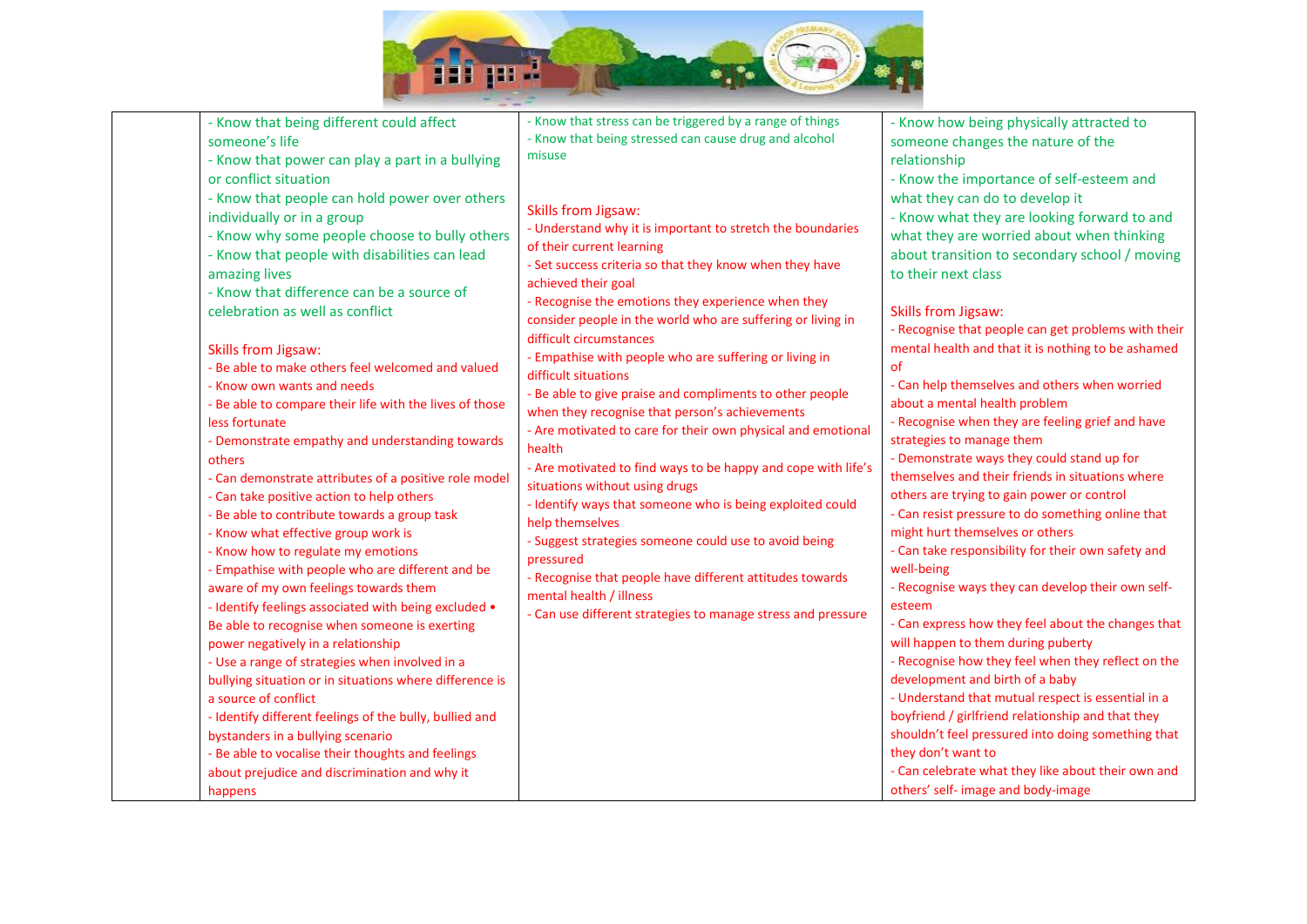

|            | - Appreciate people for who they are                                             |                                                                                          | - Use strategies to prepare themselves emotionally                                         |
|------------|----------------------------------------------------------------------------------|------------------------------------------------------------------------------------------|--------------------------------------------------------------------------------------------|
|            | - Show empathy                                                                   |                                                                                          | for the transition (changes) to secondary school                                           |
|            |                                                                                  |                                                                                          |                                                                                            |
| Year 5     | <b>Being Me in My World</b>                                                      | <b>Dreams and Goals</b>                                                                  | <b>Relationships</b>                                                                       |
| and 6      | How does a democracy work?                                                       | How can money help me achieve my goals?                                                  | How can I stay safe online?                                                                |
| Cycle B    | <b>Progression of Skills:</b>                                                    | <b>Progression of Skills:</b>                                                            | <b>Progression of Skills:</b>                                                              |
| Jigsaw Jez | - Know how to face new challenges positively                                     | - Know that they will need money to help them to achieve                                 | - Know that a personality is made up of many                                               |
|            | - Understand how to set personal goals                                           | some of their dreams                                                                     | different characteristics, qualities and attributes                                        |
|            | - Understand the rights and responsibilities                                     | - Know about a range of jobs that are carried out by people I                            | - Know that belonging to an online community can                                           |
|            | associated with being a citizen in the wider                                     | know                                                                                     | have positive and negative consequences                                                    |
|            | community and their country<br>- Know how an individual's behaviour can affect a | - Know that different jobs pay more money than others                                    | - Know that there are rights and responsibilities in                                       |
|            | group and the consequences of this                                               | - Know the types of job they might like to do when they are<br>older                     | an online community or social network<br>- Know that there are rights and responsibilities |
|            | - Understand how democracy and having a voice                                    | - Know that young people from different cultures may have                                | when playing a game online                                                                 |
|            | benefits the school community                                                    | different dreams and goals                                                               | - Know that too much screen time isn't healthy                                             |
|            | - Understand how to contribute towards the                                       | - Know that communicating with someone from a different                                  | - Know how to stay safe when using technology to                                           |
|            | democratic process                                                               | culture means that they can learn from them and vice versa                               | communicate with friends                                                                   |
|            |                                                                                  | - Know ways that they can support young people in their                                  |                                                                                            |
|            | <b>Celebrating Difference</b>                                                    | own culture and abroad                                                                   | <b>Changing Me</b>                                                                         |
|            | What is racism?                                                                  |                                                                                          | How does my body-image impact my self-                                                     |
|            | <b>Progression of Skills:</b>                                                    | <b>Healthy Me</b>                                                                        | esteem?                                                                                    |
|            | - Know what culture means                                                        | How does smoking effect human body?                                                      | <b>Progression of Skills:</b>                                                              |
|            | - Know that differences in culture can                                           | <b>Progression of Skills:</b>                                                            | - Know what perception means and that                                                      |
|            | sometimes be a source of conflict                                                | - Know the health risks of smoking                                                       | perceptions can be right or wrong                                                          |
|            | - Know what racism is and why it is                                              | - Know how smoking tobacco affects the lungs, liver and<br>heart                         | - Know how girls' and boys' bodies change                                                  |
|            | unacceptable                                                                     | - Know some of the risks linked to misusing alcohol,                                     | during puberty and understand the                                                          |
|            | - Know that rumour spreading is a form of                                        | including antisocial behaviour                                                           | importance of looking after themselves                                                     |
|            | bullying on and offline                                                          | - Know basic emergency procedures including the recovery                                 | physically and emotionally                                                                 |
|            | - Know external forms of support in regard to<br>bullying e.g. Childline         | position                                                                                 | - Know that sexual intercourse can lead to                                                 |
|            | - Know that bullying can be direct and indirect                                  | - Know how to get help in emergency situations                                           | conception                                                                                 |
|            | - Know how their life is different from the lives                                | - Know that the media, social media and celebrity culture<br>promotes certain body types | - Know that some people need help to                                                       |
|            | of children in the developing world                                              | - Know the different roles food can play in people's lives and                           | conceive and might use IVF                                                                 |
|            |                                                                                  | know that people can develop eating problems / disorders                                 | - Know that becoming a teenager involves                                                   |
|            |                                                                                  |                                                                                          |                                                                                            |
|            | Skills from Jigsaw:                                                              | related to body image pressure<br>- Know what makes a healthy lifestyle                  | various changes and also brings growing<br>responsibility                                  |